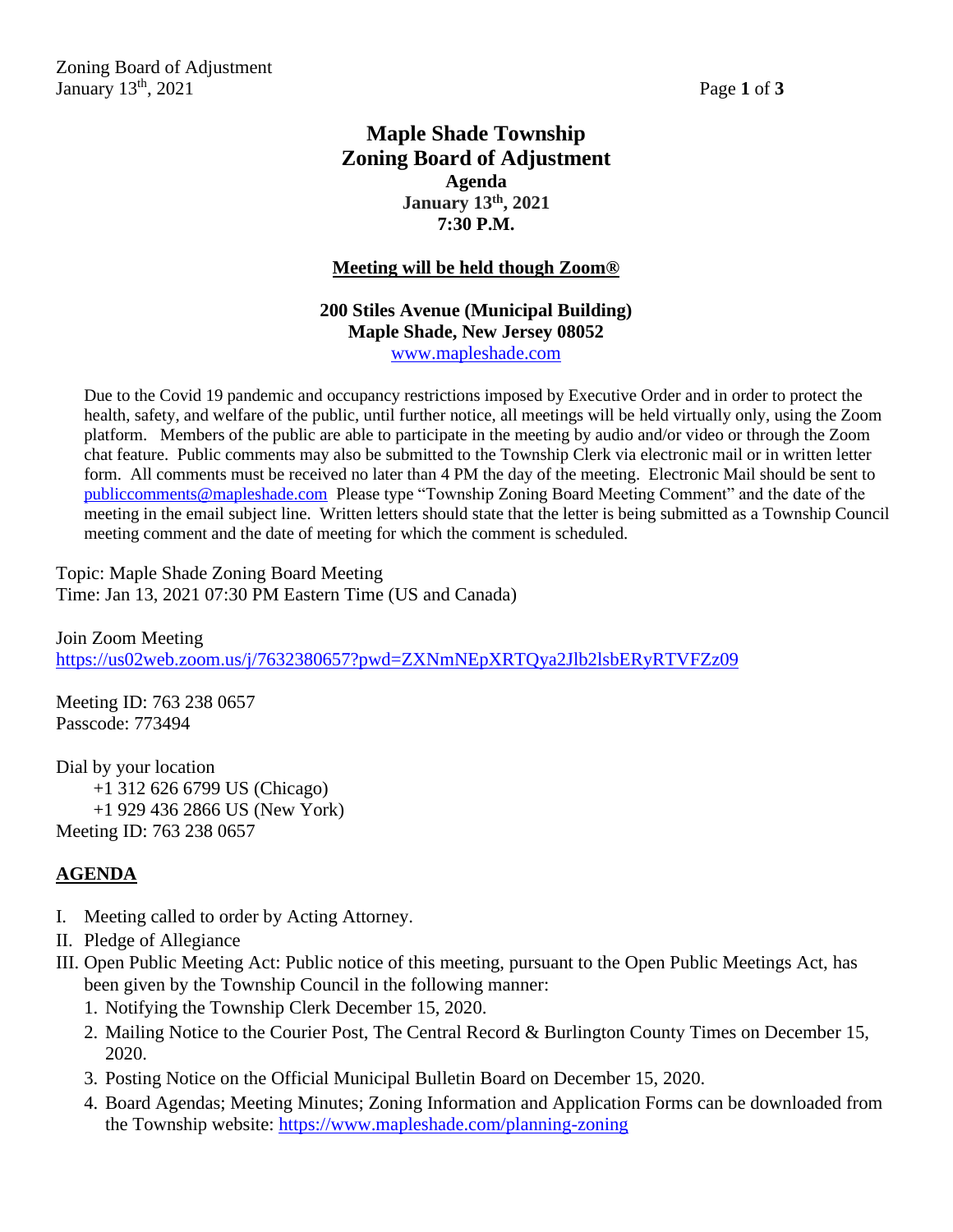#### IV. Oath of Office:

- i. Michael Bimmer, Class IV (12-31-2024)
- ii. Karen Radie, Class IV (12-31-2024)
- iii. Richard Borden, Class IV (12-31-2022)
- iv. Dawn Sadlowski, Alternate #1, (12-31-2021)
- v. Miriam Bebitch, Alternate #2, (12-31-2022)

## Roll Call:

- i. John Gee, Jr., Chair ii. Michael Bimmer, Vice Chair
- iii. Karen Radie iv. Angie Santori
- v. Lu Valentino vi. John Zaradnick
- vii. Richard Borden viii. Dawn Sadlowski, Alt 1
- ix. Miriam Bebitch, Alt 2

## V. Organization of the Board:

- a. Nomination of Chair.
- b. Nomination of Vice Chair.
- c. Nomination of Attorney.
- d. Appointment of Engineer.
- e. Appointment of Secretary.
- f. Appointment of Environmental Engineer.
- g. Consent Approval of Meeting dates for the year as set by Council.
- h. Consent Approval of Official Newspaper authorized by Council. Courier Post, the Central Record and Burlington County Times

## VI**. Continued Business:**

1. **65 Old Kings Highway** – Block 173.02; Lot 8.02; Freedom Stone Fabricators LLC; Z-20-7 Zone: Planned Development (PD) Existing Use: Multi-tenanted Industrial Building (Indoor Recreation & Restore) on 2.6 +/- Acres Proposed Use: Stone cutting, assembly, and storage. Application: "D" Variance

## 2. **829 N. Fork landing Rd**. – Block 2; Lot 2.01; Mr & Mrs Nusslein; P-20-8

Zone: RA Existing Use: Single Family Home Proposed Use: Separated, Multi-Family Application: Variance Relief (Use)

## VII**. New Business:**

1. **131 E. Kings Highway (NJSH Route 41)**. – Block 17; Lot 4; BJ's Wholesale (SPR#2020-01) Zone: BD-1

Existing Use: Retail warehouse with automobile tire service Proposed Use: Retail warehouse with automobile tire service and fuel service station Application: Preliminary & Final Site Plan Approval / Variance Relief (Use & Benefit)

2. **636 N. Forklanding Road**. – Block 1.04; Lot 4; Biditt Property Group (ZBA#2021-01) Zone: RA / R1